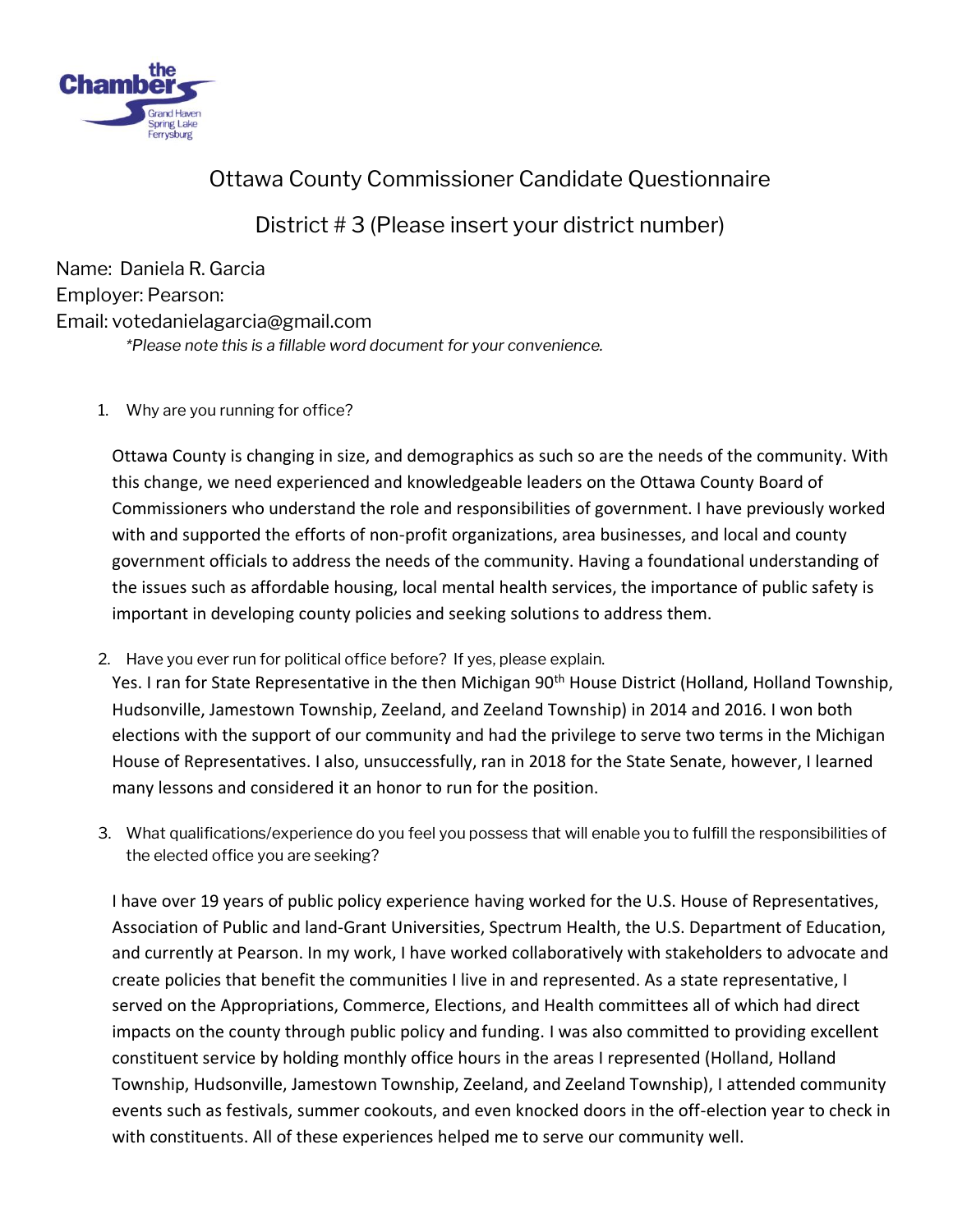I will continue to collaborate and advocate for the community through conversations with stakeholders, seeking out information on county programs and services, asking questions about funding and budgets, and enacting policies that help Ottawa county grow and find solutions to challenges.

4. If elected, what would be your top priorities and why?

My top priorities if elected to serve as Ottawa County Commissioner are:

1. Supporting a safe community by funding public safety and programs that assist the residents of Ottawa County. We must support those who protect our community as well as the residents who live in our community.

2. Preserve local mental health services. For the last several years there has been a state effort to take control of local mental health services. I believe these services are best provided at the local level where collaboration between stakeholders has led to the development of regional programs that benefit Ottawa County.

3. Identify opportunities to address affordable housing with local units of government and the business community. There is a need for affordable housing in Ottawa County, to address this need the solution must come from multiple stakeholders such as area businesses, non-profits, and local units of government with support from the county.

4. Protect local decision-making. Often state government imposes mandates at the local and county level. It is important to advocate for local decision-making especially when current services, programs, and revenue streams will be impacted.

5. Maintain Ottawa County's strong financial position. The Ottawa County Board of Commissioners and administration have made concerted efforts to make financially sound decisions which have resulted in the county being financially healthy. Maintaining financial health as well as the triple-A bond ratings are important for the long-term economic vitality of the county.

6. Good governance. The board must consider the well-being and needs of the residents of Ottawa County. The board should not make decisions based on their own personal interests but instead through the lens of its residents. Residents should also have an expectation that the board of commissioners is making and implementing sound policies, have an understanding of the limited role they have, are knowledgeable about the issues at the county level, and act ethically.

5. Ottawa is blessed with diverse economic sectors: agriculture, tourism, industrial and commercial. For each of these, what do you think are the issues they will encounter in the next 2 years? If elected, how will you support each of these sectors?

### Agriculture

Ottawa County is the home to a rich agricultural community and is the third largest in agricultural products in the state. Farmland preservation will be important as farmers are retiring and acreage is being lost to development. There needs to be a balance of development and growth while working to preserve agricultural production in Ottawa County. Another area of concern is low water tables in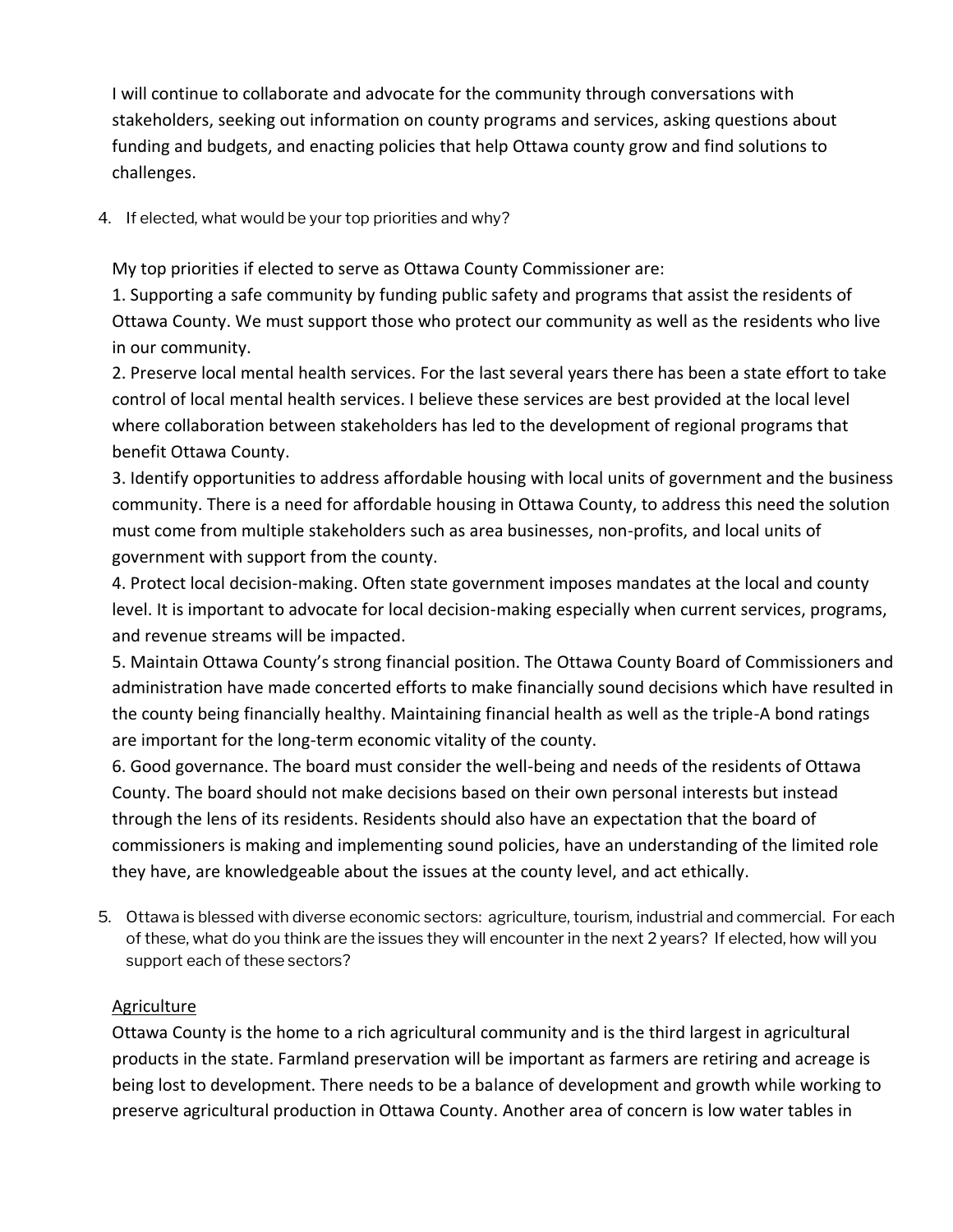Ottawa County. I will work to support water sustainability programs to limit the impact on agriculture production.

#### Tourism

With so many visitors coming to West Michigan to enjoy all that it has to offer, maintaining local decision-making in rental properties will be important to the communities on the lakeshore. I have supported and will continue to support decisions made by local units of government concerning this issue. Supporting local festivals and regional events will continue to be important to the businesses and community where they take place. The positive economic impact these events have on our area communities is substantial and important to the vitality of the region.

### Industrial and Commercial

The local business community is important to the overall economic health of Ottawa County. I would work with the local units of government and the business community as zoning decisions are being made at the municipal and township level. All stakeholders should work with the county to ensure the health, safety, and tax implications do not harm the residents of the community.

6. Safety for all citizens is a protection we expect. If elected, how will you ensure that the Ottawa County Sherriff's Department, Ottawa County Health Department and Ottawa County Court system equally and fairly provides safety to all residents?

The safety and well-being of every Ottawa county resident is of utmost importance to me. As a state representative, I worked with all of the Department heads mentioned in the question to ensure that the needs of residents were understood and prioritized in my work in the legislature. As a county commissioner, I would work with the Sheriff, Health Director, and the Courts to ensure that they are adequately funded and work to understand their issues concerning current and future program needs. I would continue the work I began at the state to ensure that school resource officers continue to partner with local school districts, advocate for the county mental health system to continue to provide local services, and support efforts of the court system to run diversion programs to assist county residents. Additionally, I am supportive of the Family Justice Center which will have a positive impact on residents in need.

7. Ottawa County is financially more secure than many other Michigan counties. This is due to previous boards and administrations wisely spending and saving revenues. If elected, what will be your spending priorities for county dollars?

Concerning the financial health of Ottawa County, I will evaluate the budget requests of the Department heads and seek out information to better understand how programs and services positively impact residents. I would work to maintain the two triple-A bond ratings which allow the county and the local units of government in the county to borrow at lower interest rates for capital projects. Additionally, I would work to ensure the county is fulfilling the reporting requirements and maintaining proper oversight of federal funds that have been appropriated through the ARPA funds.